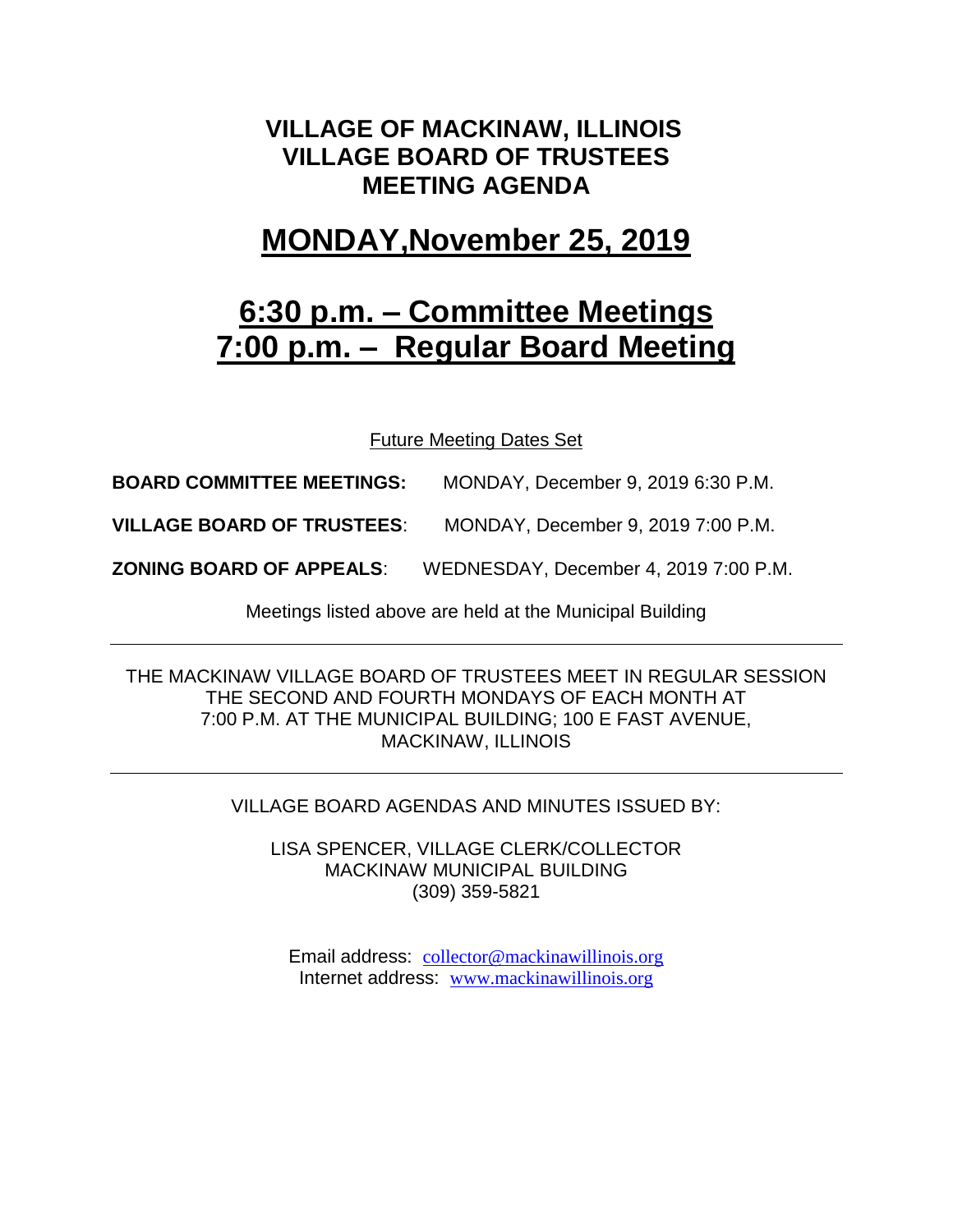### **VILLAGE OF MACKINAW, ILLINOIS VILLAGE BOARD OF TRUSTEES COMMITTEE MEETINGS AGENDA**

# **MONDAY – November 25, 2019 6:30 P.M.**

- **I. FINANCE COMMITTEE – Candy Haynes and Carolyn Elmore Approval of minutes Public Comment/New Business**
- **II. BEAUTIFICATION AND PARKS COMMITTEE – Josh Schmidgall Approval of minutes Public Comment/New Business**
- **III. PUBLIC WORKS COMMITTEE – Mark Morman and Jerry Peterson Approval of minutes N. Orchard Street Utility Relocation project contracts Public Comment/New Business**
- **IV. POLICE/EMA COMMITTEE – Craig Friend and Kraig Kamp**

**Approval of minutes Public Comment/New Business**

**V. ZONING COMMITTEE – Kraig Kamp**

**Approval of minutes Public Comment/New Business**

**VI. ADJOURNMENT**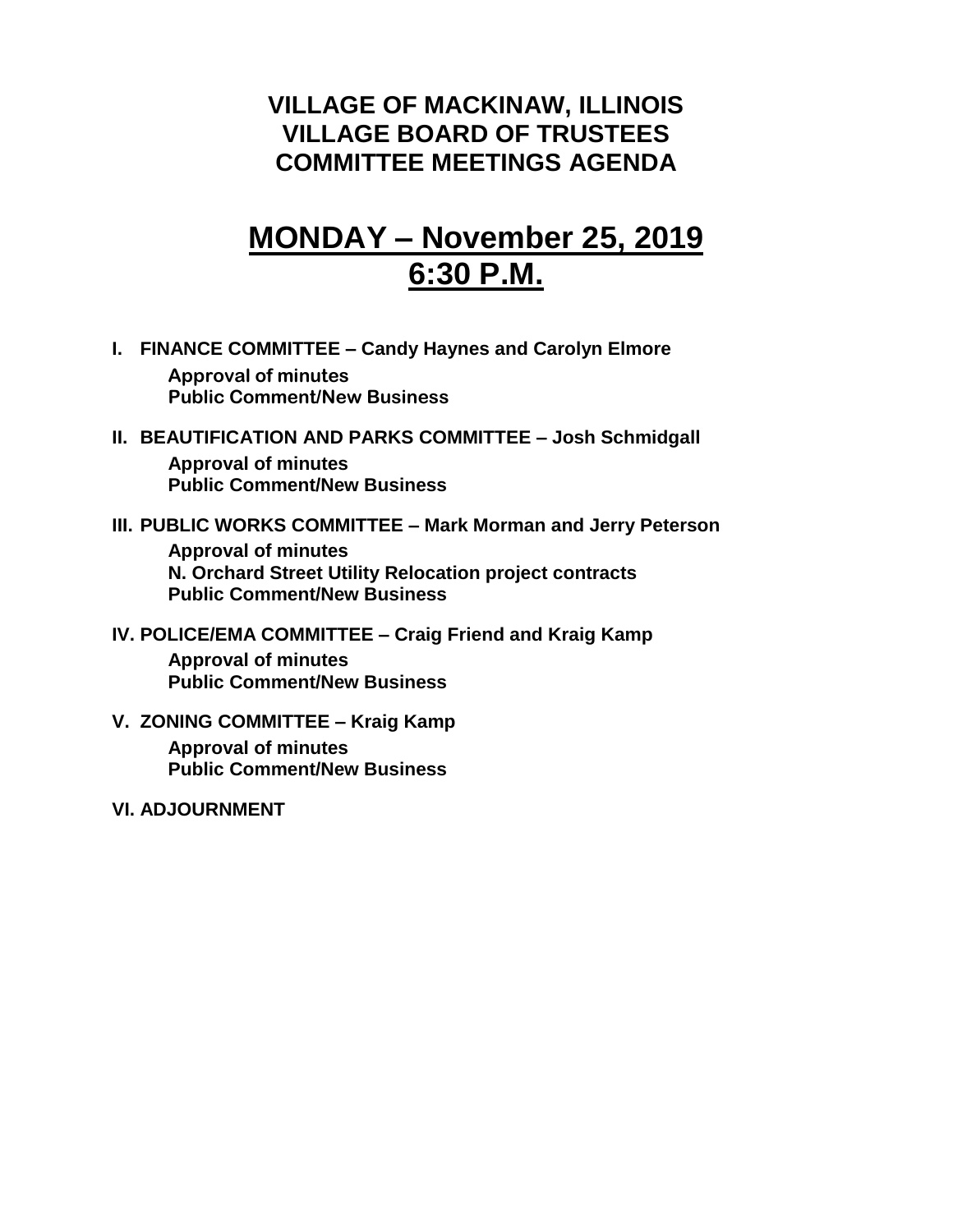## **VILLAGE OF MACKINAW, ILLINOIS VILLAGE BOARD OF TRUSTEES MEETING AGENDA MONDAY – November 25, 2019 7:00 P.M.**

### **I. CALL TO ORDER BY VILLAGE PRESIDENT**

- **I. PLEDGE OF ALLEGIANCE**
- **II. ROLL CALL**
- **III. CONSENT AGENDA ITEMS** 
	- **1. Approval of November 11, 2019 regular meeting minutes**
	- **2. Approval of Public Works department reports**
	- **3. Approval of Police department report**
	- **4. Approval of recurring disbursements**
	- **5. Approval of finance packet**

#### **IV. PUBLIC COMMENT**

- **1. Haynes on Main requesting extension of serving hours for Thanksgiving Eve 2019 –** Patrick Haynes will be asking to extend serving hours to 2:00 a.m. on November 27, 2019.
- **2. Approval of fiscal year 2019 audit report and management letter -** Andy Saltzman from Ginoli & Company Ltd. will review the management letter and audit report with the Board.
- **3. Diane Ellenson and Charles Huff regarding storm sewer on N. Orchard St.**

### **V. DEPARTMENT REPORTS**

- **1. Police Chief's report**
	- **a. Police Chief Appointment and Terms**
	- **b. Hire Jack Nieukirk as IT consultant for the police department**
- **2. Public Works Manager's report**
	- **a. N. Orchard Street Utility Relocation project contracts**